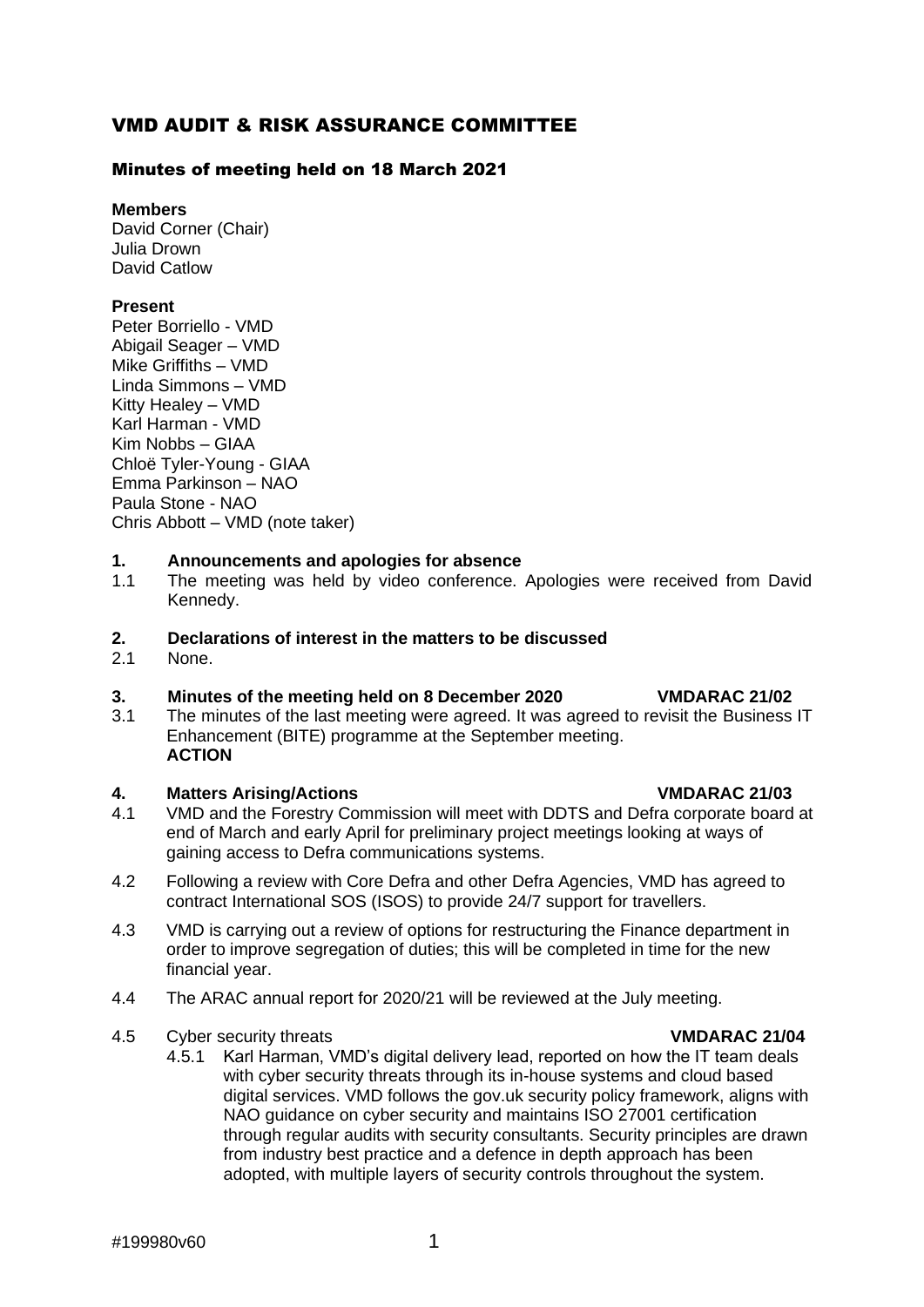Protective monitoring is carried out and external penetration testing is performed by specialist external security testing companies, with two tests planned this year. VMD receives around 10 million requests to its database a year from around the world and successfully blocks those from hackers trying to exploit the service, such as cross site scripting attacks. The security posture is effective but more measures are on the roadmap and will be introduced. It is planned to grow the IT team and replace consultants with permanent employees.

4.5.2 The committee was reassured by the measures being taken and appreciated that VMD is continuing to strengthen its defences.

# **5. Management of risk by the AMR team**

- Kitty Healey, head of the VMD's Antimicrobial Resistance (AMR) team, explained how her team manages risk while taking a broad angle approach to tackling antimicrobial resistance for the veterinary sector. Their 5 year action plan, which runs from 2019- 24, aims to reduce the use of antibiotics largely through the encouragement of responsible stewardship and optimal use. A targets task force has been formed and VMD's monitoring programme identifies resource and delivery issues through its working and steering groups. An action plan co-ordinator has recently been appointed to work with the various different bodies involved and the team develops networks and relationships to help reduce information gaps. Evidence from surveillance reporting and stakeholders is analysed to inform decision making and help identify and prioritise emerging risk areas. A resistance plan is submitted to the CVO group which helps decides how issues are escalated according to their risk. The international AMR reference centre receives external funding and looks to improve regulations and treatment proficiency in low and middle income countries. VMD contributes to the One Health report and publishes results in the annual VARSS report. Overall, there has been a 50% drop in UK sales of antibiotics since the AMR team began operating in 2014.
- 5.2 The committee congratulated Kitty and her team on the success they have achieved.

# **Financial Year 2020/21**

## **6. Internal audit progress report VMDARAC 21/05-7**

- 6.1 The internal auditor gave an update on progress since the last meeting including the two audit reports completed. A draft of the report on special imports had been sent to VMD and the final report would be circulated to members when completed. The committee welcomed the supplementary information provided and the auditor's intention to share information about best practice and cross government audits. The preventive actions taken by GIAA following the potential data breach reported at the last meeting were noted.
- 6.2 Audit Charter **VMDARAC 21/08**
	- 6.2.1 The internal auditor introduced the audit charter and explained how it relates to their MoU with the VMD in setting out what services they provide and the terms of the relationship.
- 6.3 Audit reports finalised since the last meeting **VMDARAC 21/09-10**
	- 6.3.1 The committee noted the moderate assurance given by the completed report on the AMR Reference Centre, and welcomed the review of 2019 marketing authorisations revenue declaration which had also been provided.
- 6.4 Internal audit and strategy plan **VMDARAC 21/11**
	- 6.4.1 GIAA explained that they are transitioning to a three-year planning period which was welcomed by the committee. The 5 audits planned for 2021/22 had been identified following an assessment of VMD's risk register and business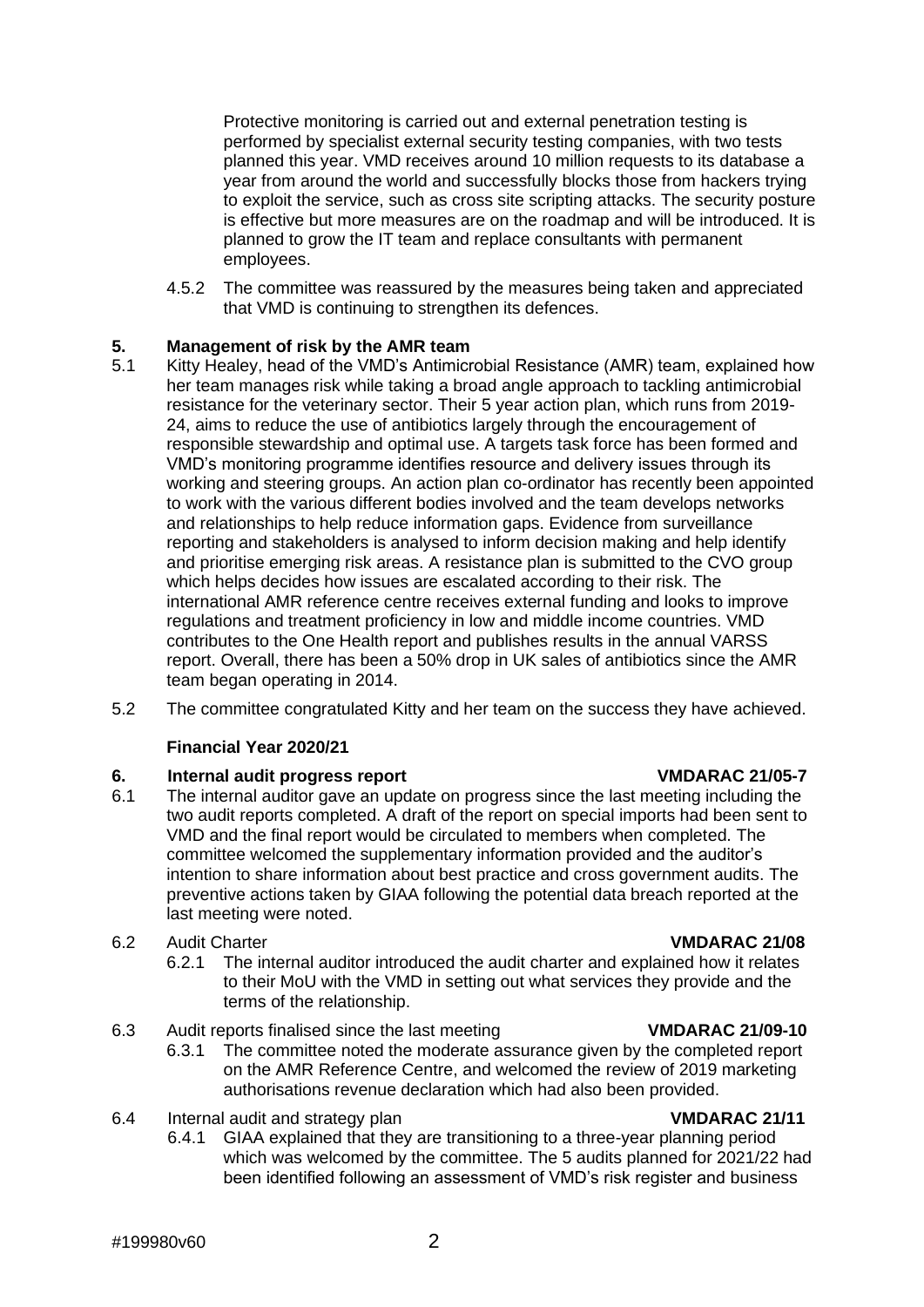meeting.

priorities and have been agreed by VMD. The auditor would be charging a transitionary fee but confirmed that they try to keep costs down by taking into account other assurance mechanisms. The committee took assurance from the logical structure of the plan and were content to approve it.

**7. External audit plan Figure 21/12**<br>**7.1** The NAO representative reported on progress for their 2020/21 Financial statement The NAO representative reported on progress for their 2020/21 Financial statement audit which was substantially complete pending assurance from VMD on intangible assets and remuneration disclosures.

## **8. VMD Finance/Other**

- 8.1 Second draft Annual Report & Accounts **VMDARAC 21/13**
	- 8.1.1 Members were asked to send any comments on the second draft of the Annual Report & Accounts to VMD by 12 May.
- 8.2 Year-End timetable **VMDARAC 21/14**
	- 8.2.1 The timetable was noted.
- 8.3 Implementation of auditors' previous recommendations **VMDARAC 21/15** 8.3.1 The report on implementation of auditors' previous recommendations was
	- reviewed.

# **Audit & Risk Committee Procedural Items**

# **9. Papers circulated to the Committee since the last meeting**

9.1 The February transition report and the draft Communications and Engagement Strategy had been circulated.

# **10***.* **Risk and Assurance**

## 10.1 **Risk Register VMDARAC 21/16**

10.1.1 The Committee reviewed the Risk Register and noted that there were severe pressures on funding which would require investigating further for possible increased efficiencies, cutting back on work and securing more income opportunities.

# **11. Update on data handling, fraud and corruption issues VMDARAC 21/17**

11.1 VMD reported that remedial measures had been put in place following an incident when a test website had accidentally gone public. The CEO's office was trying to arrange a meeting with a body that had complained about lack of access. The committee was content that proper procedures were being followed.

## **12. ARAC Terms of Reference review VMDARAC 21/18 & 19**

12.1 Revised terms of reference were presented and agreed.

## **13. VMD Declarations of Interests VMDARAC 21/20**

13.1 The declared interests were noted.

## **14. Audit Committee, Internal and External Audit annual assessment form**

14.1 The form was agreed and would be circulated by the secretariat following the

- **15. Audit Committee Workplan VMDARAC 21/22**
	- 15.1 It was agreed to review VMD's risk policy and assurance map at the September meeting.

**VMDARAC 21/21**